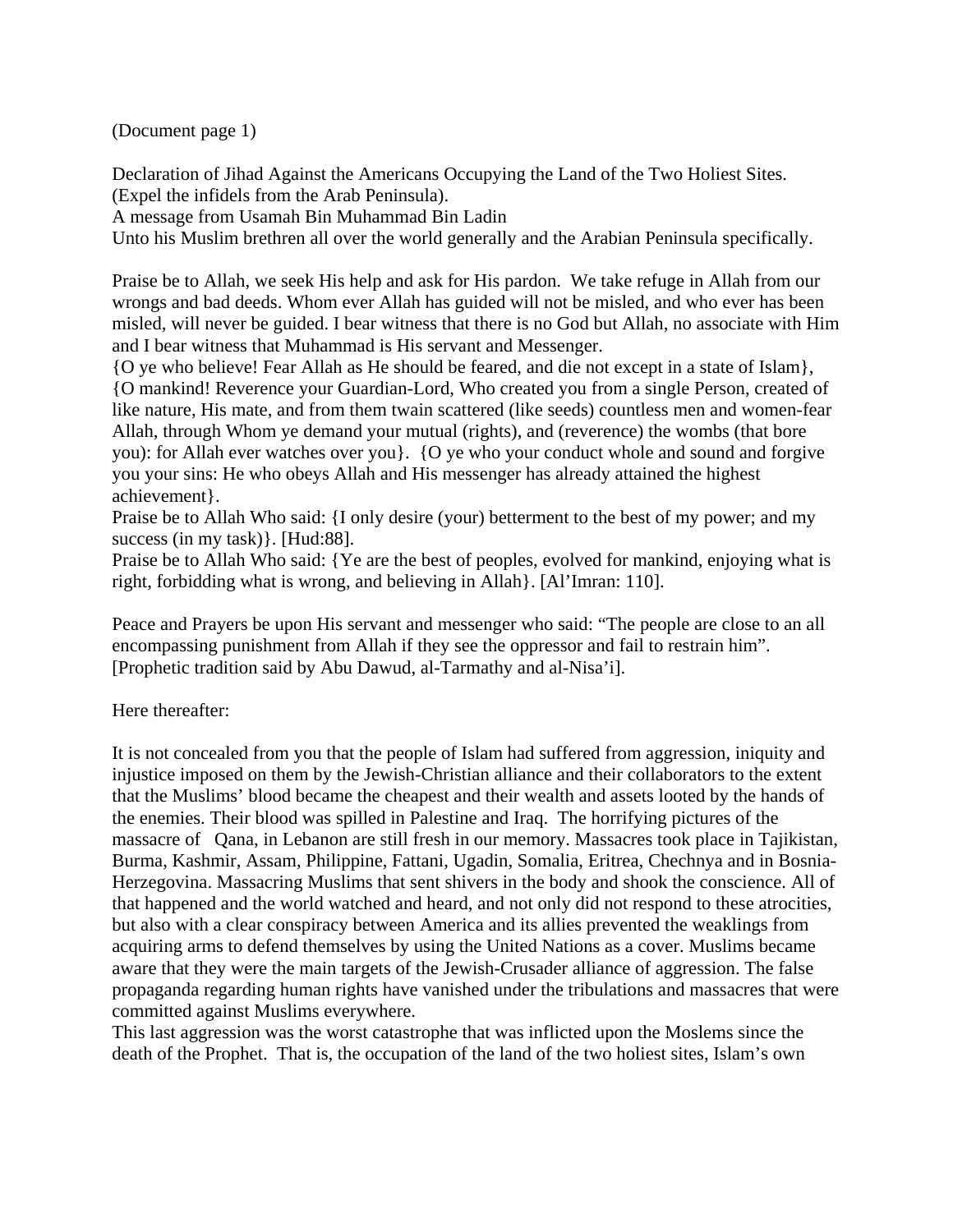grounds, the cradle of Islam, source of the Prophet's mission, site of the Ka'bah was launched by the Christian army of the Americans and their allies. There is no power and no strength save in God.

In light of these facts and the reality we live in, in light of this blessed and overwhelming awakening that swept the world, the Islamic world in particular, I meet with you today after a long absence imposed by the unjust Crusade under the leadership of America against the Islam scholars, fearing stirring up the Islamic Nation against its enemies as was guided by ancestoral scholars, like Ibn Tamimah and al-Iz Bin Abd-al-Salam, may Allah bless their souls. We do not justify anyone above God. They [alliance] murdered the Mujahid Sheikh/Abdallah Azzam and arrested the Mujahid Sheikh/Ahmad Yasin. In the path of the prophet; praise and prayers be upon him, and Mujahid Sheikh/ Omar Abd-al-Rahman in America as well as many scholars, preachers and youth that were arrested in the land of the two Holiest sites upon the instructions of America. Most prominent were Sheikh/Salman al-Udah and Sheikh Safar al-Hawali. There is no power and no strength save by God. We were affected by some of that injustice by barring us from speaking with the Muslims, while being hunted in Pakistan, Sudan and Afghanistan; which caused our long absence. But by the grace of God there was a safe haven in Khurasan, under the protection of Hindukush Mountains. These mountains where e the World's most powerful military and apostates were crushed, and where the legend of the great forces dissipated in front the cries of the Mujahideen.

God is Most Great. Today, from the same shelters in Afghanistan, we are working to lift off the injustice that was inflected upon the nation by the Jewish-Crusaders alliance, especially after their occupation of the Prophet's land, praise and peace be upon him, and their desecration of land of the two holiest sites. We ask Allah to grant us victory. He is the defender and the almighty.

Today we start talking, working and remembering to search for ways to reform whatever happened to the Islamic world in general, land of the two holiest sites in particular. We want to study all possible ways that can be established to restore the situation back to its origin and the rights to their owners, after what happened to the people from great misfortune and serious harm concerning their religion and worldly existence. People from all walks of life were stricken: civilians military and security personnel, officials, merchants, young and old, school and university students, thousands of unemployed university graduates, who make up great number in society.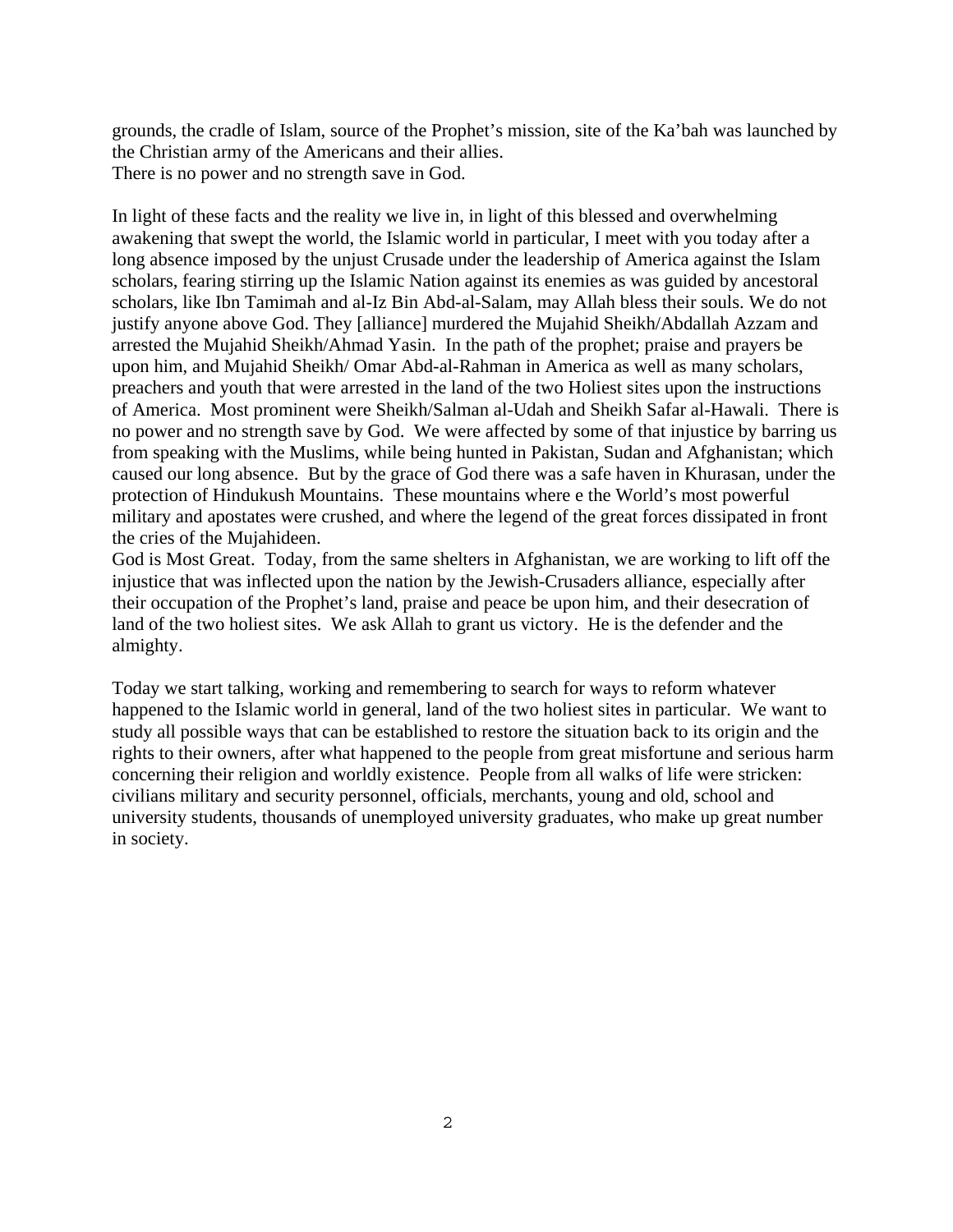## (Document page 2)

It also struck Industrial and agriculture groups, urbanites, nomads and desert inhabitants. Everyone is complaining about everything. The situation in the land of the two holy places became like a gigantic volcano ready to erupt, so it can annihilate the infidelity and corruption no matter where the source comes from. Riyadh and Khubar explosions were only a warning to this roaring flood, which was caused by suffering, bitter suppression, subjugation, excessive injustice, degrading oppression and poverty.

People are fully concerned about their every day livelihood, every one talks about the deterioration of the economy, inflation, high cost of living, ever-increasing debts, and prisons full of inmates. These employees are with limited income, talk about their debts of ten thousands and hundred thousands of Riyals. They complain that the value of the Riyal is greatly and continuously deteriorating against other major currencies. Even leading merchants and contractors talk about hundreds and thousands of million Riyals owed to them by the government. More than three hundred forty billions Riyals are owed by the government to the people, in addition to the daily-accumulated interest, let alone the foreign debt. People ask and wonder whether we are really the largest oil exporting country! They even feel and believe that this situation is punishment and curse put on them by Allah for their silence against the injustice, oppressive and illegitimate behavior and measures of the ruling regime. Most conspicuous is ignoring the divine Shari'ah law depriving people from their legitimate rights and allowing the Americans to occupy the land of the two holiest sites, and the unjust imprisonment of the devoted scholars and the successors of the prophet. Scholars, preachers, merchants, economists and dignitaries became aware of this great misfortune; every group did what they could and moved fast to correct the situation. All agreed that the country is heading toward a great catastrophe, the extent of which is not known except by Allah. One senior merchant said [the king is leading the country to a disaster]. There is no power and no strength save in God. Numerous princes share with the public their feelings, privately expressing their concerns and objecting to the corruption, repression and intimidation taking place in the country. Rivalry among the influential princes over personal interest and gains had destroyed the country. Through its course of actions, the regime has ripped apart its legitimacy the most important being:

- 1- Suspension of Islamic laws, and replacing it with statuary laws and embarking upon bloody confrontation with devoted scholars and righteous youths. We do not justify anyone above God.
- 2- Failure of the regime to protect the country, and allowing the enemy of Crusaders-American forces to occupy the land years present the main reason for our disaster in every aspect, especially economically. Because of the wasteful government spending, the imposed economic policies such as limiting the production of oil and controlling its selling price, and the high cost of arm deals, the people started wondering why does this regime exist?

Every group did its utmost to move swiftly to avert this deteriorating situation. They advised the government both privately and openly, in prose and in poetry, jointly and separately, they send letters and poems, reports after reports, reminders after reminders; they explored every way and enlist every influential person in their movement of reform and correction. They wrote with style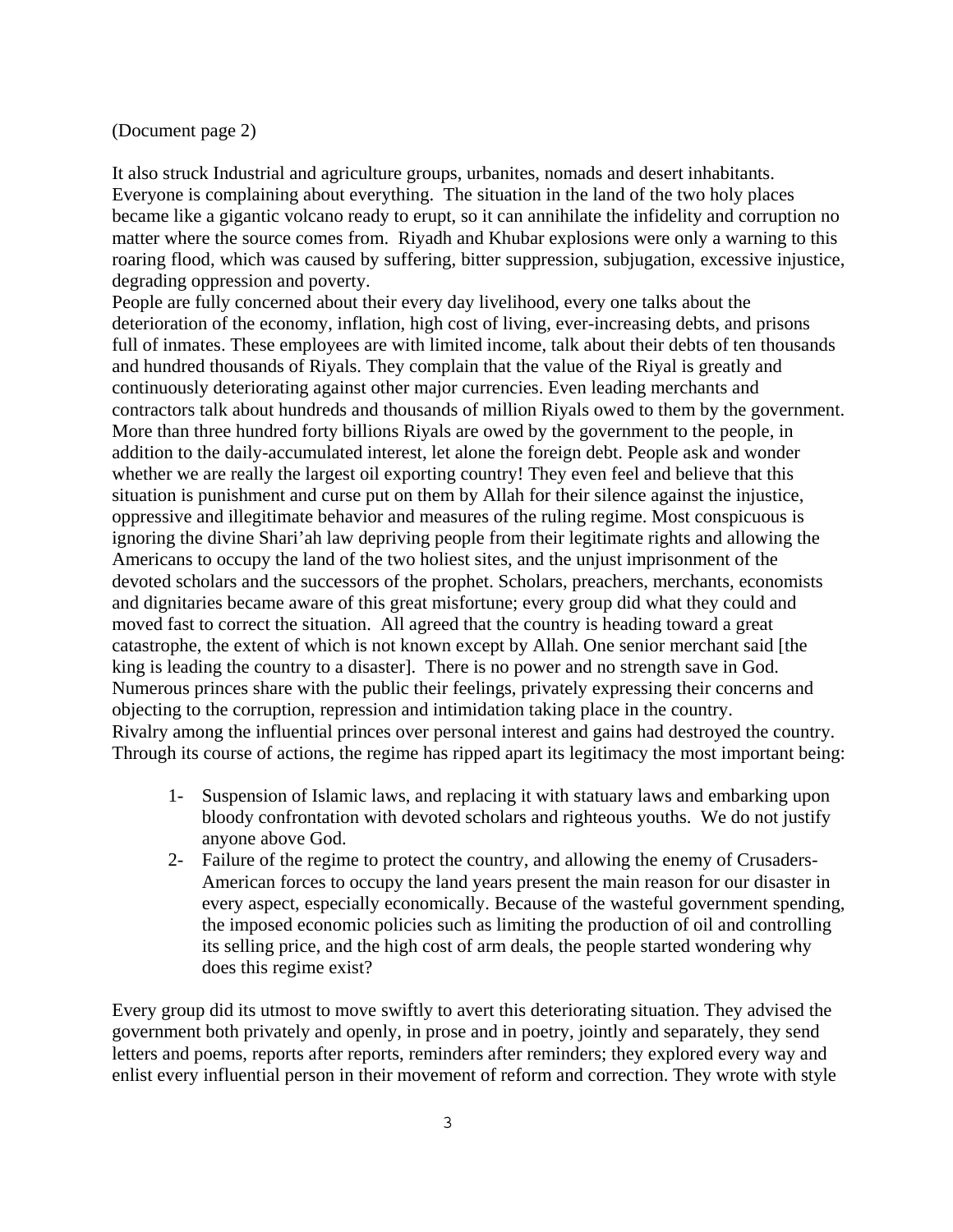of passion, diplomacy and wisdom asking for corrective measures and repentance from great wrong doings and corruption that had engulfed even the basic principles of the religion and the legitimate rights of the people. But unfortunately and to our deepest regret the regime refused to listen to the people accusing them of being ridiculous and silly. The matter got worse as previous wrong doings were followed by mischiefs of greater magnitudes. All of this took place in land of the two holiest sites!! Silence was no longer permissible nor connivance became unacceptable.

When the transgression reached this magnitude; and exceeded the limits of atrocity to contradict the solemn Islam, a group of scholars and preachers became fed up with the deafening sounds of deception and blinded their eyes from viewing bribery and blocked their noses from smelling corruption. Rejection vows were revived and demands for preventing the situation from deteriorating became loud. Dozens of educated dignitaries, merchants, and former officials joined in. They dispatched letters and memos to the king calling for reform. In 1411H, and during the Gulf war, a letter with over 400 signatures was sent to the king demanding reform, lifting oppression and the implementation of corrective measures. The king humiliated the people and ignored the letters. The bad situation of the country became even worse. The counselors resubmitted letters and memos once again. One particular report was handed over to the king in Muharram 1413H, which tackled the problem, pointed out the ailments and prescribed the remedy in an original, righteous and scientific style. It described the gaps and drawbacks in the philosophy of the regime and suggested the required course of action and remedy. The report described the intimidation and harassment suffered by the leaders of the society, the scholars, chiefs of tribes, merchants, academic teachers and other eminent individuals.

It also spelled out the situation of the law in the country and the arbitrary declaration of what is lawful and unlawful regardless of the Shari'ah as instituted by Allah.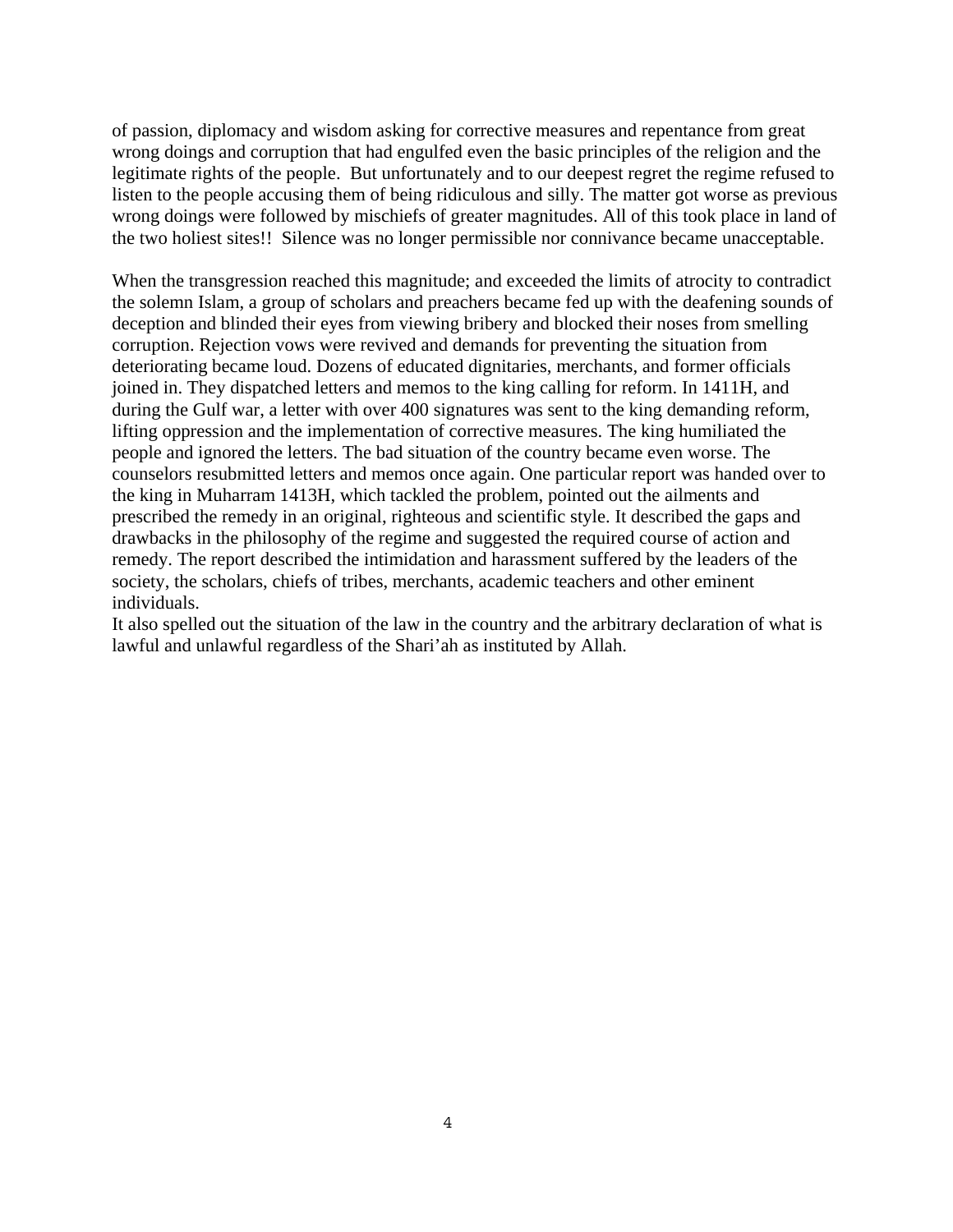(Document page 3)

The report mentioned the state of the media and the presse that became tools for hiding the truth and spreading misinformation.. The media carried out the plan of the enemy of idolizing cult of certain people and spreading atrocity among the believers to repel the people away from their faith and religion.

Almighty Allah said: {Those who love (to see) scandal published broadcast among believers, will have a grievous Penalty in this life and in the Hereafter: Allah knows, and ye know it} [Al Nur, verse 19].

The report also covered the Abuse and confiscation of human rights, as well as, the administrative situation that is ruled by incapable individuals and the widespread of corruption. The report went on to cover the financial and economical situation of the country and the frightening future in view of the enormous amount of debts and interest owed by the government, while imposing more custom duties, taxes and usury on the nation. (It was said that: if a woman committed adultery and repented: And have been punished: Her repentance and forgiveness would be granted to such a toll holder if he repented as well) [Said by Ahmad]. That shows how grave the sin of those who deal with usury is. Some people still preach from the pulpits for the toll holder and usury, which is blasphemy. There is no power and no strength save by God.

The report also discussed the miserable situation of the social services and infrastructure, especially the water service and supply, the basic requirement of life. It also pointed out the state of the ill trained, ill-prepared army and the impotence of its commander in chief, despite the incredible amount of money that was spent on the army. As for the judiciary, the Shari'ah law was suspended and statuary laws were used instead. As far as the foreign policy is concerned; the report exposed not only how this policy had disregarded the Islamic issues and ignored the Muslims, but also how help and support were provided to the enemy against the Muslims –cases like Gaza and Jericho- and the communists in South Yemen are still fresh in the memory, plus others.

According to scholars, it is known to every one that applying statuary laws and supporting the unbelievers against Muslims are considered contradictory to the teachings of Islam. God said: {If any do fail to judge by [the light of] what Allah Hath revealed, they are [no better than] unbelievers}. [Al Ma'idah: 44]. Almighty Allah also said {But no, by the Lord, they can have no (real) Faith, until they make thee judge in all disputes between them, and find in their souls no resistance against they decisions, but accept them with the fullest conviction}. [Al Nisa': 65]. Although the memorandum presented all that with leniency and friendliness, reminiscing of God, preaching for kindness, in a courteous and truthful style, and despite the importance of consultation in Islam and its necessity for those who rule people to apply it, and despite the number and stature of the signatories of this memorandum, all of that did not intercede with the plea. The contents were met with rejection and discouragement. The signatories and sympathizers were met with punishment and imprisonment.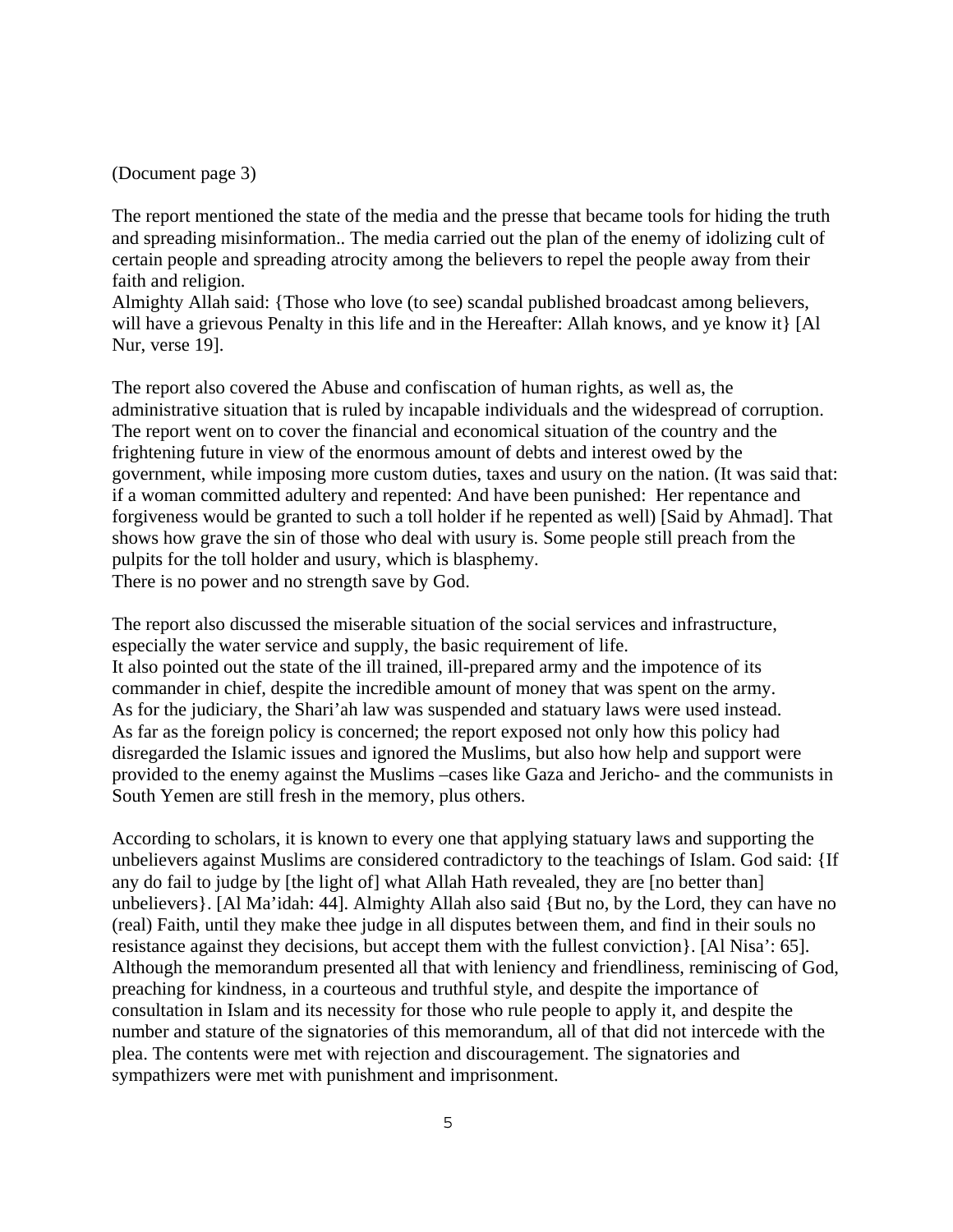It became clear that the preachers' and reformers' desire and eagerness was to pursue peaceful means for the sake of the country's unity and to prevent bloodshed of the people. So why does the regime block all means of peaceful reform and force people towards armed action? It became the only solution that wes left for people to lift the oppression and institute justice and truth. In whose interest do [Prince Sultan and Prince Naif] involve the country and its people in a internal war that would destroy us all? They ask for help and advise from people who started the domestic riots in their country. Mobilized the police to abort the reform movement. Segregate and plot against the people, with the help of these traitors. The main enemy of the region – the Jewish-American coalition - remained safe and secure while the people's wealth was depleted. People could not tolerate the Minister of Interior's [Prince Naif] adviser, because of his unjust and oppressive tactics, so he was discharged from his position, but [Prince Naif] welcomed him back to assist him with his offenses and aggression. He filled the prisons with the elite members of the nation, mothers cried for the false accusations, vilification and imprisonment of their children. Does the regime want to stir people against each other, civilians and military, like what happened in some neighboring countries? There is no doubt that this is the policy of the –Jewish American alliance- as they are the beneficiaries of that. But by the grace of God the majority of the civilian and military population are aware of this vicious scheme. They would aspire to use this as a tool to instigate internal strife in order to implement the main enemy's –American Jewish alliance- policy through its authorized agent in Saudi Arabia.

Therefore everyone agreed that [The shadow can not become straight if the rod is crooked]. Thereupon it is inevitable to concentrate on hitting the main enemy that led the country to spinning and maze modes for decades, after dividing it to many and petty states. Whenever a reform movement emerged in the Islamic countries, the –Jewish Crusade alliance– would push their agents rulers in the region to deplete and abort this reform movement by using many means with what they see fit. Some times they abort their efforts by armed encounter, by specifying the time and place of battle, where they nip it in the bud.

Sometimes men from Ministry of Interior who have graduated from religious academies would derange and disperse the reformative demonstrations. Sometimes they would ask some righteous people to engage in verbal warfare with scholars and symbols of the reformative movement, so they can exhaust everyone's energy and keep the infidels in control the country. The discussions would continue, while monotheism of God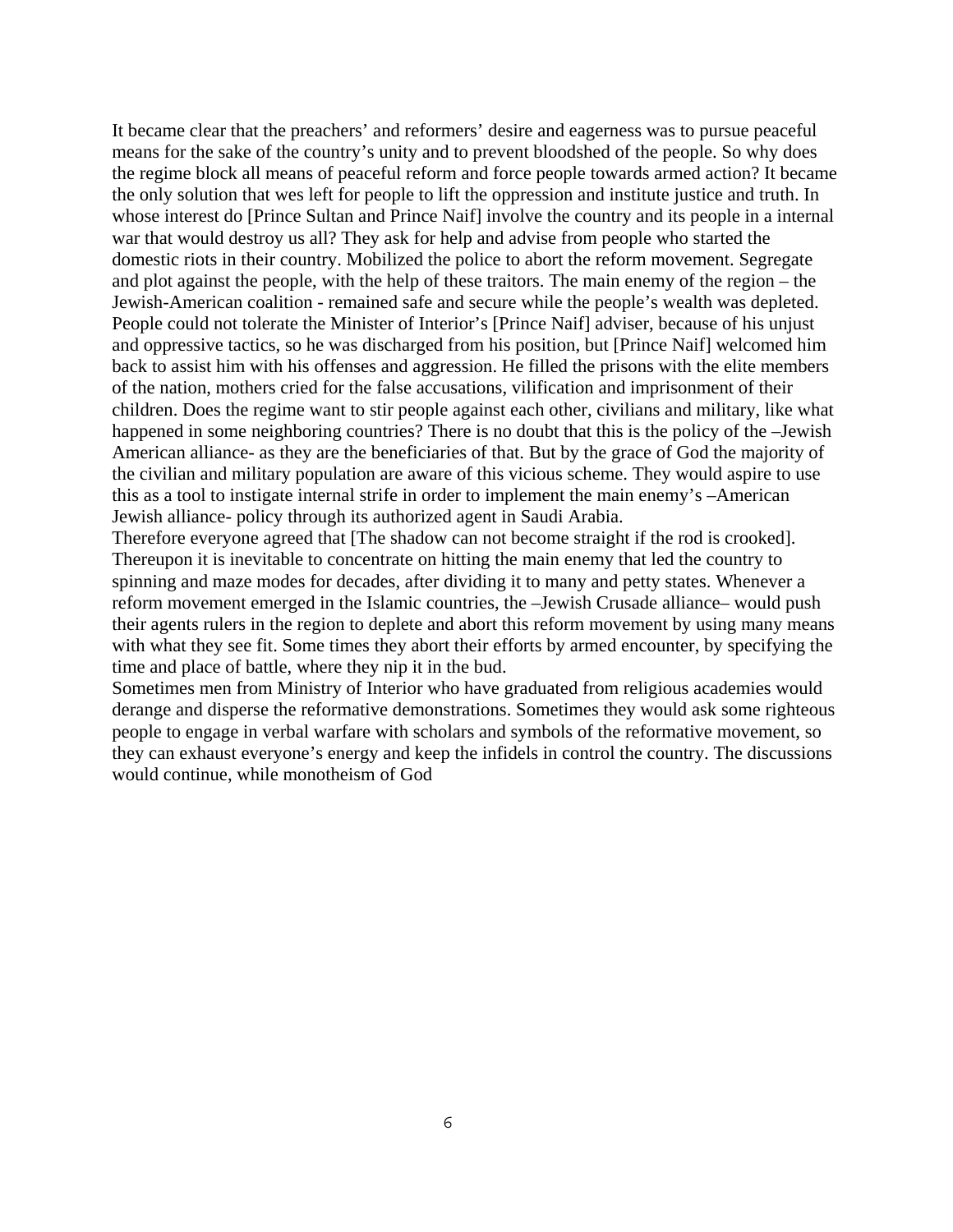## (Document page 4)

in worshipping and obeying His Islamic law are absent from reality. In light of these discussions and arguments the truth becomes ambiguous and confusing. Many times discussions end up in personal feud; people would take sides, which causes more division among them and increases their weakness. Priorities in the Islamic work have disappeared; therefore caution must be taken towards these devilish tricks, which are carried out by Ministry of Interior. The right thing to do in this prevailing situation is what the scholars decided, like what sheikh [Ibn Tamimah] may Allah bless his soul; said: "all Muslims should join forces to drive back the infidelity, which controls the Islamic world". Putting up with minimum harm for the sake of driving back the biggest harm, which is the great infidelity. Driving back the American occupier enemy is the most essential duty after faith. There is nothing more important than that, as the scholars have determined, and what sheikh [Ibn Tamimah] have mentioned: if there is more than one duty to be carried out, then the most important one should receive priority. Clearly after Belief there is no more important duty than pushing the American enemy out of the Holy land...If it is not possible to push back the enemy except by a collective movement of the Muslim people, then there it is a duty of the Muslims to ignore the minor differences among themselves. The ill effect of ignoring these differences, at a given period of time, is much less than the ill effect of the occupation of the Muslims' land by the main infidels.

If it is not possible to fight except with the help of non righteous military personnel and commanders, then there are two possibilities: either fighting will be ignored and the others, who pose a great danger to this life and religion, will take control of the two dangers and implementing most, though not all, of the Islamic laws, or put foreword man-made laws that have been forbidden by Allah, such as usury and other matters. Banks dealing in usury are competing for lands, with the two Holiest places; and declaring war against Allah by disobeying His orders: (But Allah permitted trade and forbade usury) [Al Baqarah: 275]. Be careful of your duty to Allah and relinquish what remains from usury. Almighty Allah said: (O ye who believe! Fear Allah, and give up what remains of your demand for usury, if ye are indeed believers. If ye do it not, take notice of war from Allah and His Messenger: But if you turn back, ye shall have your capital sums; deal not unjustly, and ye shall not be dealt with unjustly)[Al Baqarah 278- 279]. This is for the Muslim, who deals in usury, what is it then to the person who makes himself a partner and equal to Allah, legalizing usury and other sins, what has been forbidden by Allah. Under such circumstances, to push the enemy the greatest infidel out of the country is a prime duty. No other duty after Belief is more important than the duty of Jihad. Utmost efforts should be made to prepare and instigate the nation against the enemy, the American-Israeli alliance occupying the country of the two holiest sites, and the root of the Messenger [Allah's Blessings and Salutations may be upon him]. Also to remind the Muslims not to engage in an internal war among themselves, as that will have grieve consequences, namely:

1- Attrition of Muslims human resources as most casualties and fatalities will be among the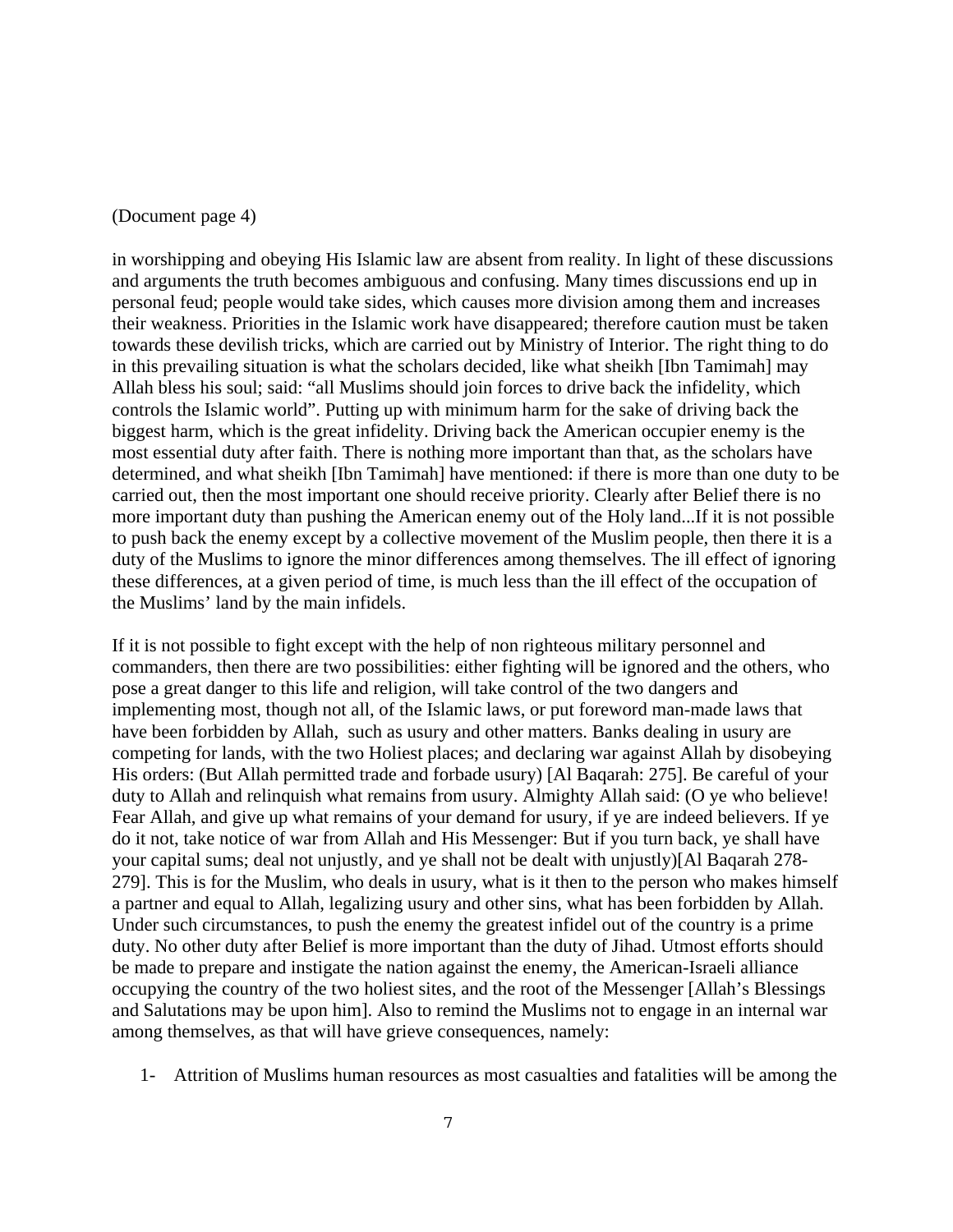Muslims.

- 2- Attrition of economic and financial resources.
- 3- Destruction of the country's infrastructure.
- 4- Disintegrating the society.
- 5- Destruction of the oil industries because of the presence of the American-Crusader military forces in the Islamic Gulf States thus threatening the largest oil reserves in the world.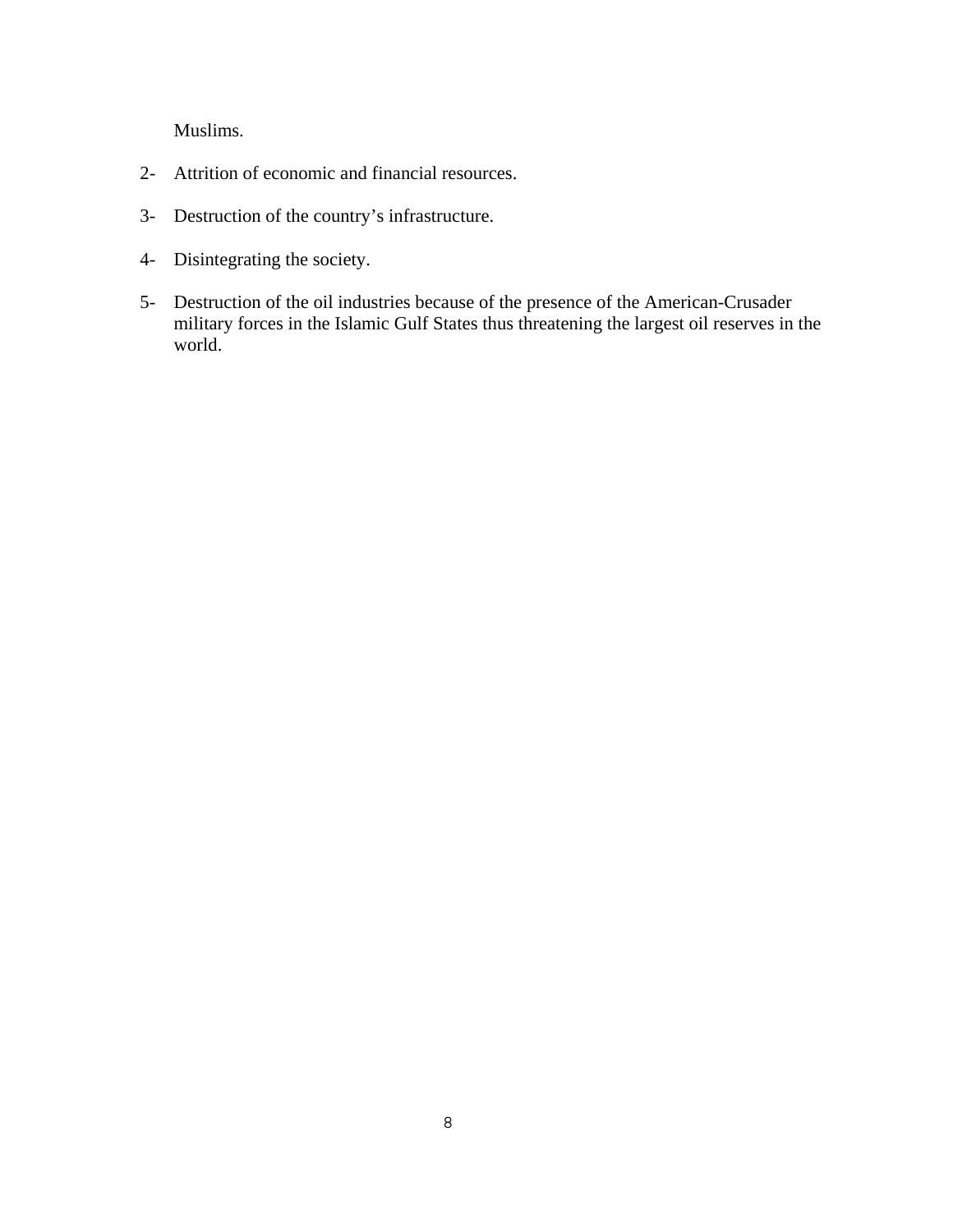The economies of the Gulf States and the land of the two holiest sites will be damaged and even a greater damage will be caused to the world economy. I would like to alert my brothers, the Mujahideen, the sons of the nation, to protect this wealth and not to include it in the battle, as it is a great Islamic wealth, and a large economic power essential for the; by Allah's blessings and grace. We also warn the aggressors, the USA, against burning this Islamic wealth at the end of the war, to prevent it from falling in the hands of its legitimate owners, and to cause economic damage to the competitors in Europe and the Far east, especially Japan, which is the major consumer of region's oil.

- 6- Division of the land of the two holiest sites, and annexing of the northern part of it by Israel. Dividing the land of the two holiest sites is essential to the Jewish-Crusader alliance. The existence of such a large country with its huge resources under the leadership of the forthcoming Islamic State, by Allah's Grace, represents a serious threat to the very existence of the Jewish state in Palestine. Due to the fact that the land of the two holiest sites represents a symbol of unity of the Islamic world because the existence of the Ka'bah. Likewise land of the two holiest sites represents essential economic power in the Islamic world because it has the worlds largest oil reserve. People of the land of the two holiest sites have ties with their ancestors' way of life, which they consider idealistic and forms the bases for restoring the glory of the nation, and continuing to spread the word of God. Moreover, there is a wealth of fighting Mujahideen available in Yemen ready to fight for God's cause. 7- An internal war is a great mistake, no matter what
	- the reasons are. The presence of the American occupation forces will control the outcome of the battle for the benefit of the International atheists.

I address now my brothers of the security and military forces and the national guards may Allah preserve you an asset for Islam and the Muslims:

O you protectors of unity and guardians of faith, O you descendants of the ancestors who carried the light of guidance and spread it all over the world. O you grandsons of S'ad Bin Abi Waqqas, al-Muthanna Bin Harithah al-Shibani, al-Qa'qa' Bin Amr al-Tamimi and everyone who waged jihad with the Companions of the Prophet. You competed to join the army and the national guard forces with the intention to carry out Jihad for the sake of Allah "raising His exalted word" and to defend the faith of Islam and the land of the two holiest sites against the invaders and the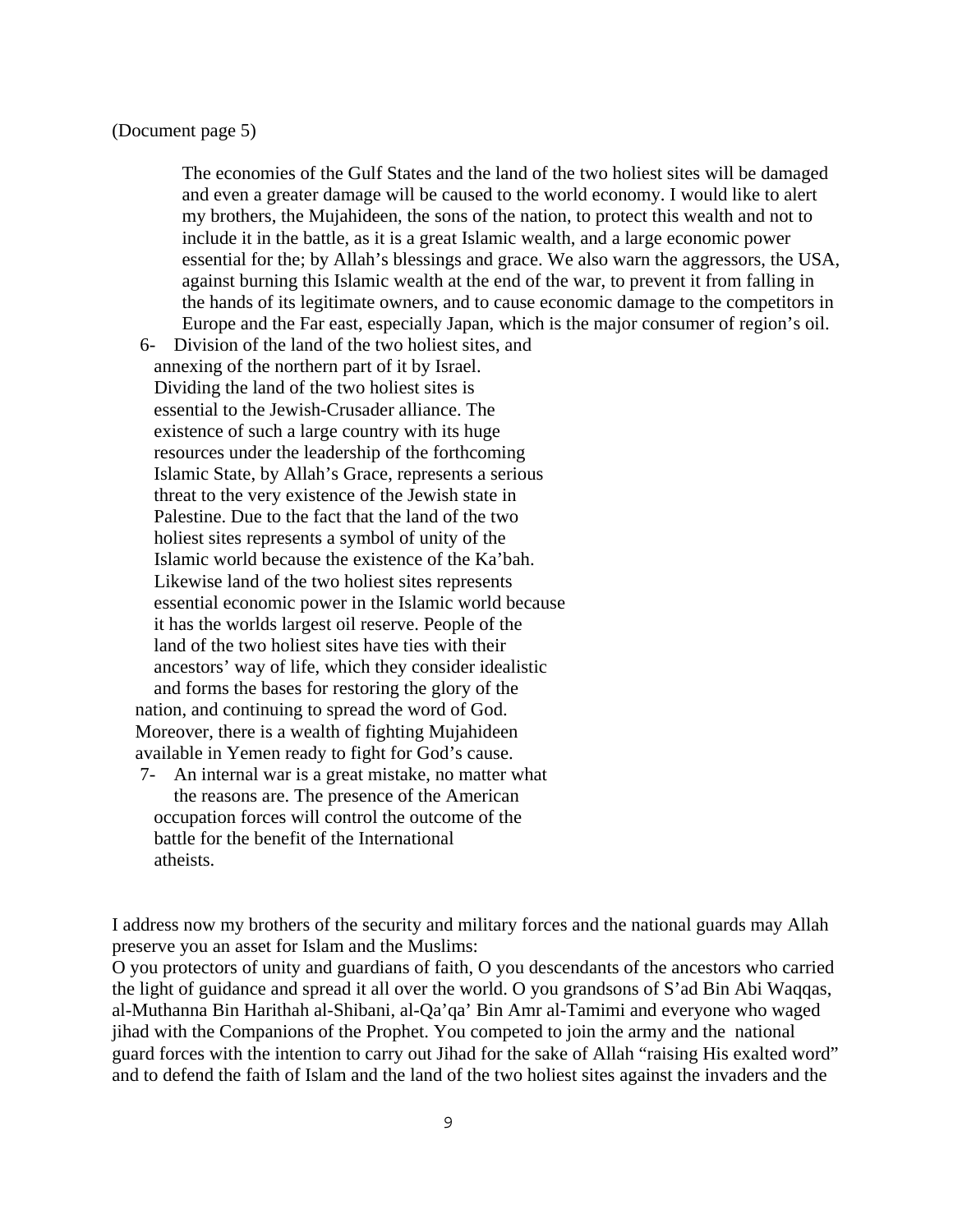occupying forces. But the regime overturned the balance, inverted the concepts, subdued the people, and disobeyed the religion. The nation did not recapture the first of the two kiblahs [Jerusalem], the route of the Prophet, [Peace and Prayers be upon him], even after the promises that the rulers affirmed half a century ago to recapture it. That generation has gone, new generation came, promises have changed, (AlAqsa Mosque) was handed over to the Jews. The nation's wounds still bleed there since that time. Despite all this, and all of a sudden, the Saudi regime afflicted more pain on the people by allowing women of the Christian armies to defend them and allowed the crusaders to occupy the country.

The crusaders were permitted to be in the land of the two holiest sites. – Not surprisingly though, the King himself wore the cross-. The country was widely opened for the crusaders. The land was filled with American and allied military bases. The regime became unable to keep control without the help of these bases. You know more than anyone else about the size, intention and the danger of their presence in the area. The regime betrayed the country, and joined the infidels by assisting and helping them against the Muslims. It is not concealed from you that it was violation of Islam.

The King has violated the prophet's command by allowing the crusaders to be in the Arab Peninsula. The Prophet said on his deathbed: (Expel the infidels from the Arabian Peninsula). He also said (If it should please God Almighty that I live, I will expel the Jews and the Christians from the Arabian Peninsula).

It is out of date and no longer acceptable to claim that the presence of the crusaders is a necessity and only a temporary measure to protect the land of the two holiest sites, especially when the civil and military infrastructures of Iraq were savagely destroyed showing the depth of the Jewish-Crusaders' hatred of the Muslims and their children, and the rejection of the idea of replacing the crusaders forces by an Islamic force composed of the sons of other Muslim countries. Moreover the bases for their claim of defending the country were wiped out by the numerous speeches given by the leaders of the infidels in America. William Perry, the Defense Secretary, gave the latest of these speeches to the American Army, after the explosion in Al-Khobar; saying that: "The presence of the American troops there was to protect the interests of America". Sheikh Safar al-Hawali - may Allah hasten his release- wrote a book of seventy pages; where he presented evidence and proof that the American presence in the Arabian Peninsula is a preplanned military occupation.

This claim is another ploy; the regime wants to deceive the Muslims the same way the Palestinian Mujahideen were deceived causing the loss of Al-Aqsa Mosque. That is when the Muslims in Palestine started their greatest Jihad against the British occupation in 1354H, corresponding to 1936. Britain could not resist nor withstand their Jihad.

The British then realized that the only way to stop the armed Jihad in Palestine is through King Abd-al-Aziz, who could easily deceive the Mujahideen. King Abd-al-Aziz carried out his mission by sending his two sons who met with the Mujahideen leadership in Palestine, and conveyed the King's guarantees of the British government's promises that they will leave if they stopped the Jihad and that they will also comply with their demands. So the King was the cause of loosing Al-Aqsa mosque in Jerusalem. He backed up the Christians against the Muslims, and instead of adopting the Al-Aqsa cause and supporting the Mujahideen to liberate it, he betrayed them. Today his son King Fahd tries to deceive the Muslims as well, so they can lose what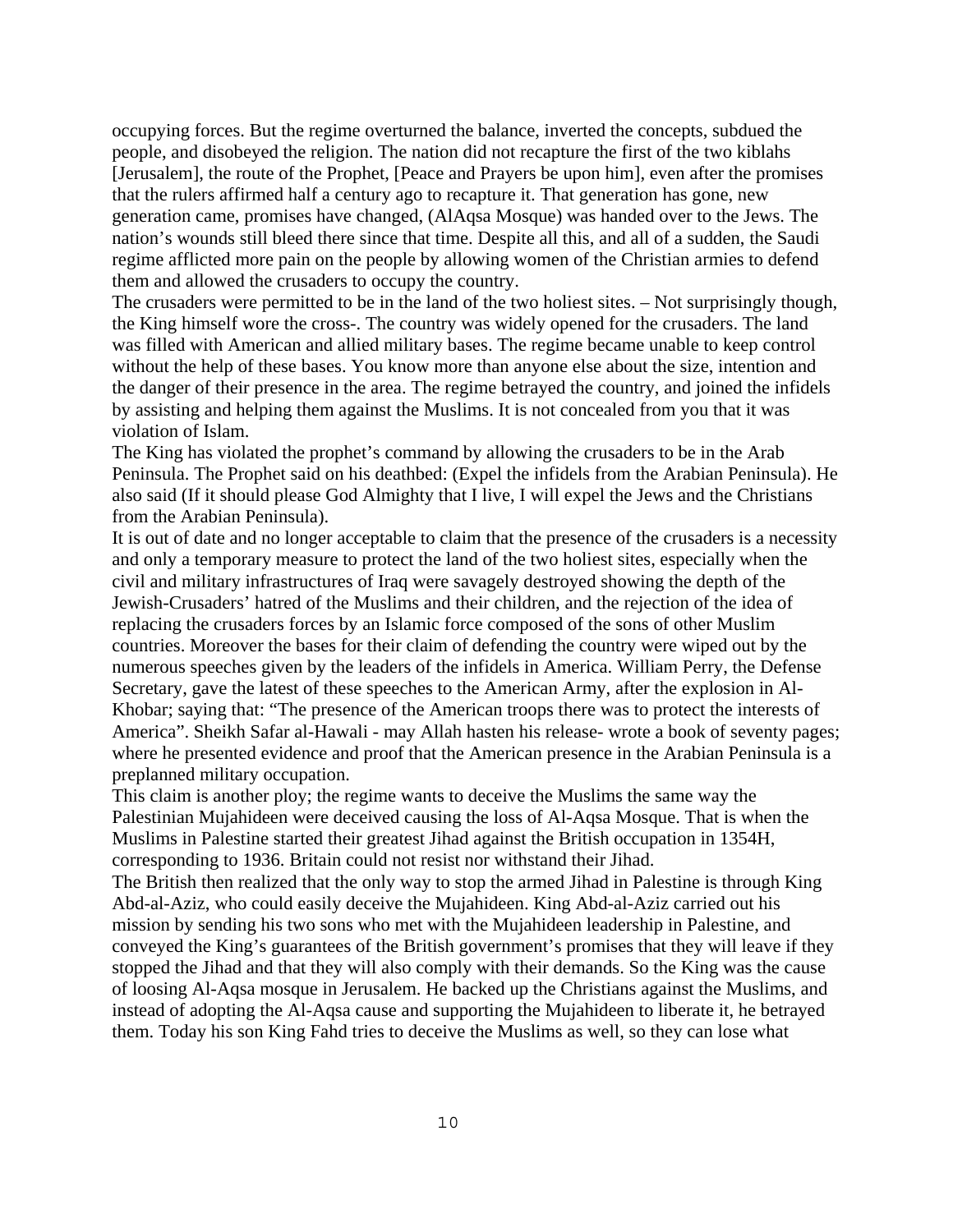## (Document page 6)

is left of the sacred places. He lied to the scholars, who gave [Fatwa] to allow the Americans to be there, as well as great number of scholars and Islamic world leaders in al-Rabitah convention in Mecca. After the Islamic world condemned the presence of the Crusaders in the land of the two holiest sites, The King said that: "the issue is simple, the American and their allied forces will leave in few months".

Today it has been seven years since their arrival, and the regime is unable expel them out of the country. The regime did not confess its inability to do so and kept on lying to the people claiming that the Americans will leave, but no one believed it because a believer will not be bitten twice by the same snake, and a fortunate person is the one who takes heeds to other peoples' warnings.

To make things worse, and instead of having the army, the national guards and the security forces confront the occupiers the regime forced them to be their protectors. There is no power and no strength save in God. We mention these few men from the army, police and security forces that are being humiliated and mistreated by the regime who pressure them to infringe upon the Muslim's rights. (Prophetic traditions were quoted): [Anyone who follows and believes in me, have the right and blessings to participate in war] other quotes also mentioned.

Today your brothers and sons from the two holiest sites started the jihad for the sake of God to expel the occupying enemy from the land of the two holiest sites. There is no doubt that you wish to carry on this task; to restore the glory for the country and to liberate its occupied sacred places. Nevertheless, it must be obvious to you that, due to the imbalance of power between our armed forces and the enemy forces a suitable means of fighting must be adopted, such as using fast moving forces operating in total secrecy. In other words to initiate guerilla warfare, were the sons of the nation, and not the military forces, take part in it. As you know, it is wise at this stage to exclude the armed forces from a traditional warfare with the Crusader enemy forces, except for daring and intensive operations, which can be executed by some members of the armed forces, meaning, without the interference of regular forces with its traditional formation. shedding the Muslims blood.

The Mujahideen, your brothers and sons, request that you support them in every possible way by supplying them with the necessary information, material and arms. Security forces are especially asked to cover up for the Mujahideen and to assist them as much as possible against the occupying enemy and to spread rumors, fear and discouragement among members of the enemy forces. We warn you that the regime might plot against members of the armed forces, national guard and security men, and try to frame the Mujahideen by spreading lies and create dissention among them.

The regime is fully responsible for what has been happening to this country. However the occupying American enemy is the principal cause of this situation. Therefore efforts should be concentrated on destroying, fighting and killing the enemy until, by the Grace of Allah, it is completely defeated. This will happen, -by the Grace of Allah-, when you do your part and put an end to the occupation so that the word of God becomes superior and the word of the infidels becomes inferior. You will hit with an iron fist against the aggressors; you will reestablish the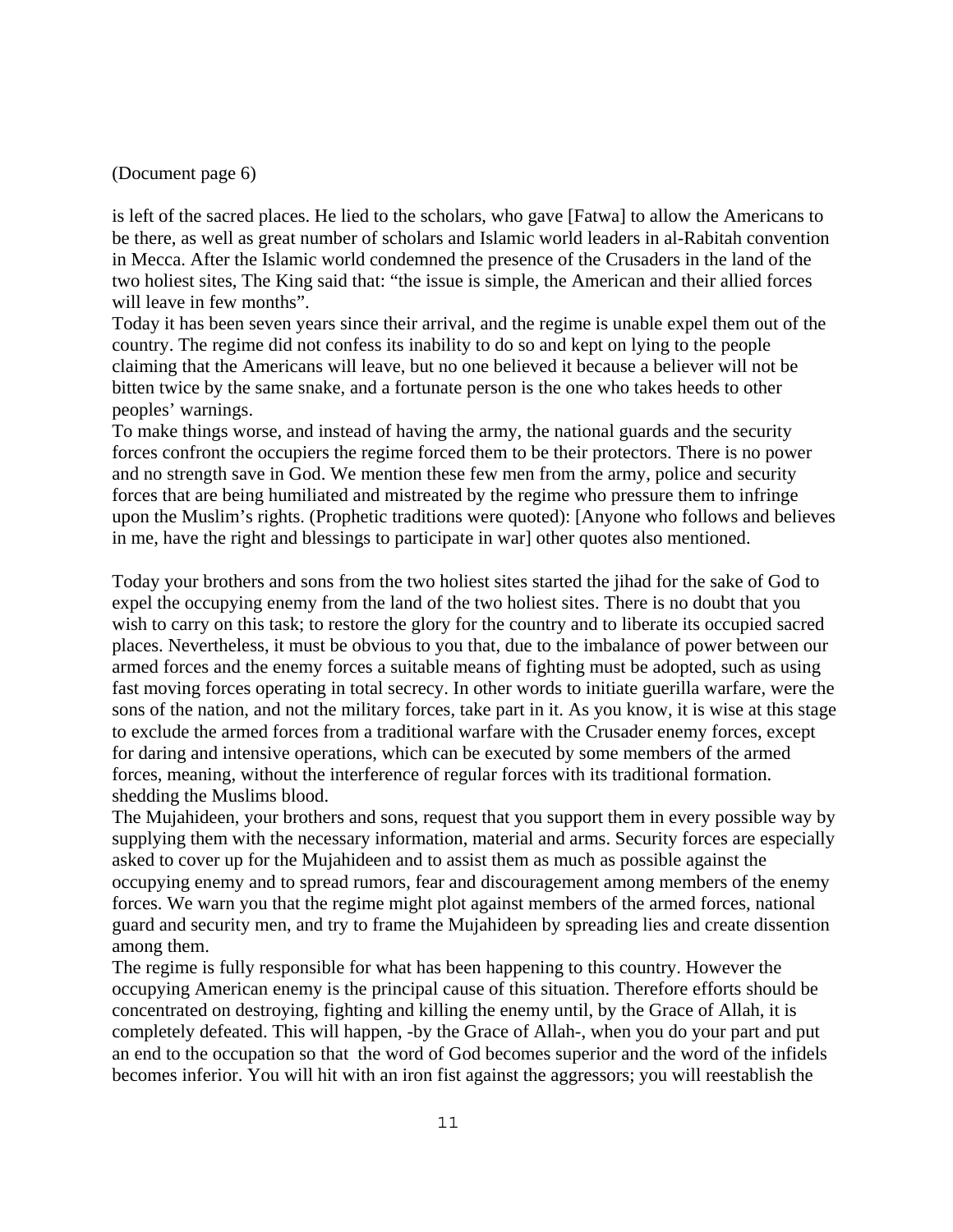normal course, and give the people their rights and carry out your truly Islamic duty. We will have a separate talk regarding these issues.

To my Muslim brothers every where and specifically in the Arabian Peninsula: The money you pay to buy American goods are transformed into bullets and used against our brothers in Palestine, and tomorrow; against our sons in the land of the two Holiest sites. By buying these goods we are strengthening their economy while our disposition and poverty increase.

My Muslim brothers of the land of the two holiest sites:

Does it make sense that our country is the largest buyer of arms from America and the area's biggest commercial partner of America, [who are occupying the land of the two holiest sites], and are assisting their Jewish brothers in occupying Palestine, and in evicting and killing the Muslims there, by providing them with financial aid, arms and men. To deny these occupiers from the enormous revenues of their trading with our country will help our Jihad war against them. It is an important moral expression to show our anger and hatred towards them. By doing that we would have contributed towards purging our sacred places from the Jews and Christians, and forcing them to leave our lands conquered and defeated, [Allah willing].

We expect the women in the land of the two holiest sites and other places to do their part by boycotting American goods.

The combination of the economic sanctions and the Mujahideen military attacks will help defeating the enemy, [Allah willing]. The reverse is correct... If the Muslims did not cooperate with their Mujahideen brothers and support them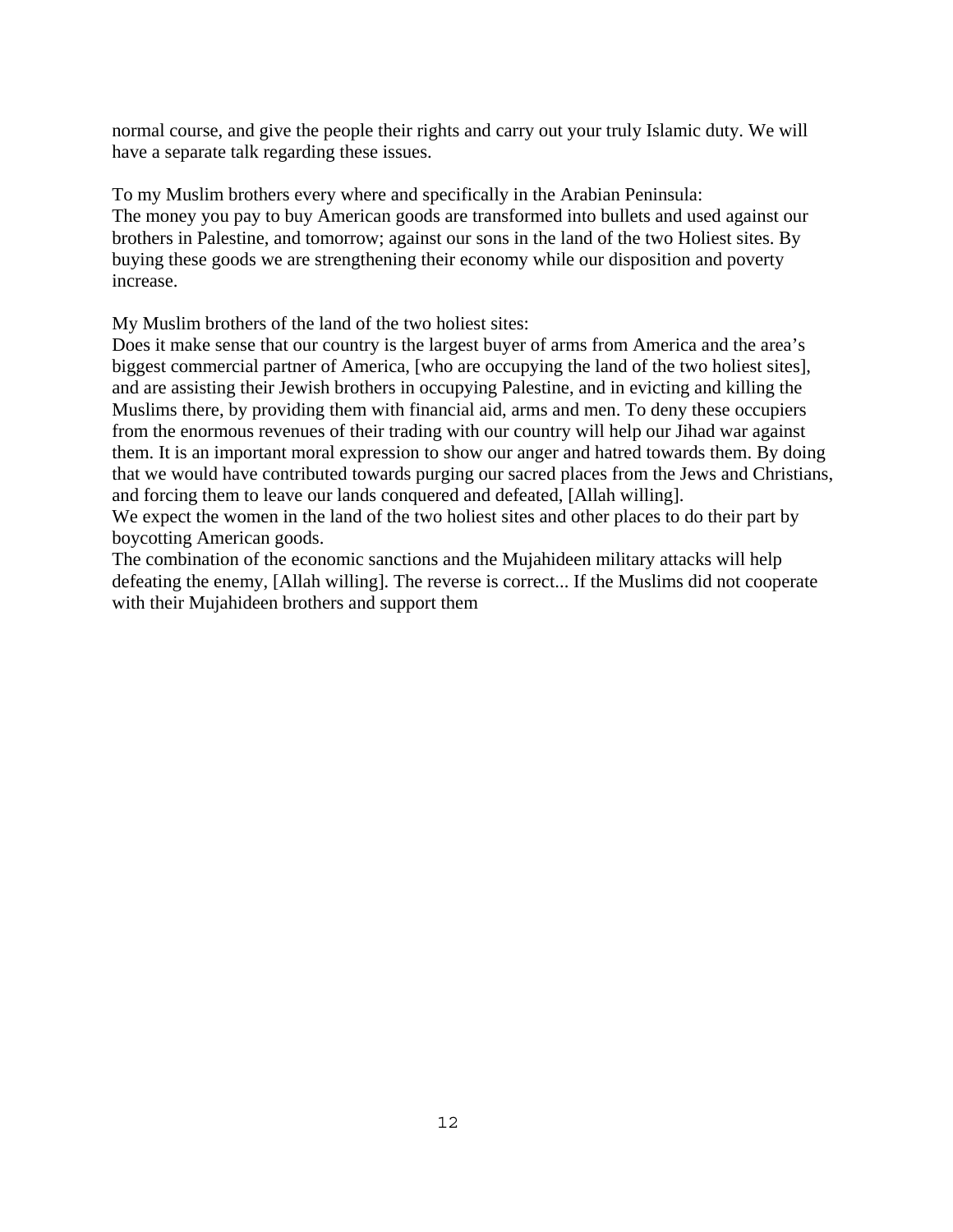(Document page 7)

by boycotting trade with the American enemy, they would be helping and supporting them with their money, which is essential in any war, and which could prolong the war and make it harder on the Muslims.

All the security and intelligence services in the world cannot force any citizen to buy goods from the enemy.

Economic boycott of the American enemy goods is a very effective weapon that would weaken and harm it, and it is not a weapon that will be exposed to repression,

Before I close, I have a very important message to the Muslim youths, men of the bright future of Muhammad's nation, [Allah's Blessings and Prayers be upon him]. My conversation with the youth is about their duty during this critical period of our nation's history; only the young [may Allah keep them] came forward to carry out their duty during this period. Some were hesitant to defend and protect Islam, and to save themselves and their wealth from the injustice, oppression, repression and terrorism that is carried out by the regime who used the media to mislead the people and conceal the truth. The youth [may Allah keep them] came to carry the banner of jihad high against the American-Jewish alliance that occupied the Islamic holy places, - some came out of fear from the tyranny of the regime, or stumbled as a result of greediness in an evanescent world.

They proceeded to cast the legitimacy on this high treason and great misfortune of the occupation of the land of the two Holiest sites; there is no power and no strength save by God-. No wonder Muhammad's companions were all young, and these young people are the best successors for the best ancestors.

{Many Prophetic traditions are quoted here}

Few days ago the news agencies had reported that the Defense Secretary of the Crusading Americans saying, "the explosion in Riyadh and Al-Khobar had taught him one lesson, and that is not to withdraw when attacked by cowardly terrorist".

We say to the Defense Secretary that his talk can induce a grieving mother to laughter, and shows the fears that had enshrined you all. Where was this false courage of yours when the explosions in Beirut took place in (1403H), 1983. You were turned into scattered bits and pieces and in all directions. [At that time 241 soldiers, mainly marines were killed]. And where was this false courage of yours when two explosions made you leave Aden in less than 24 hours?

But your most disgraceful case was in Somalia, where after vigorous propaganda that lasted few months, regarding the power of America and its post cold war leadership of the new world order; you moved tens of thousands of international force, including twenty eight thousand American soldiers into Somalia. However, when dozens of your troops were killed in minor battles, and one American pilot was dragged in the streets of Mogadishu, you left the area defeated, carrying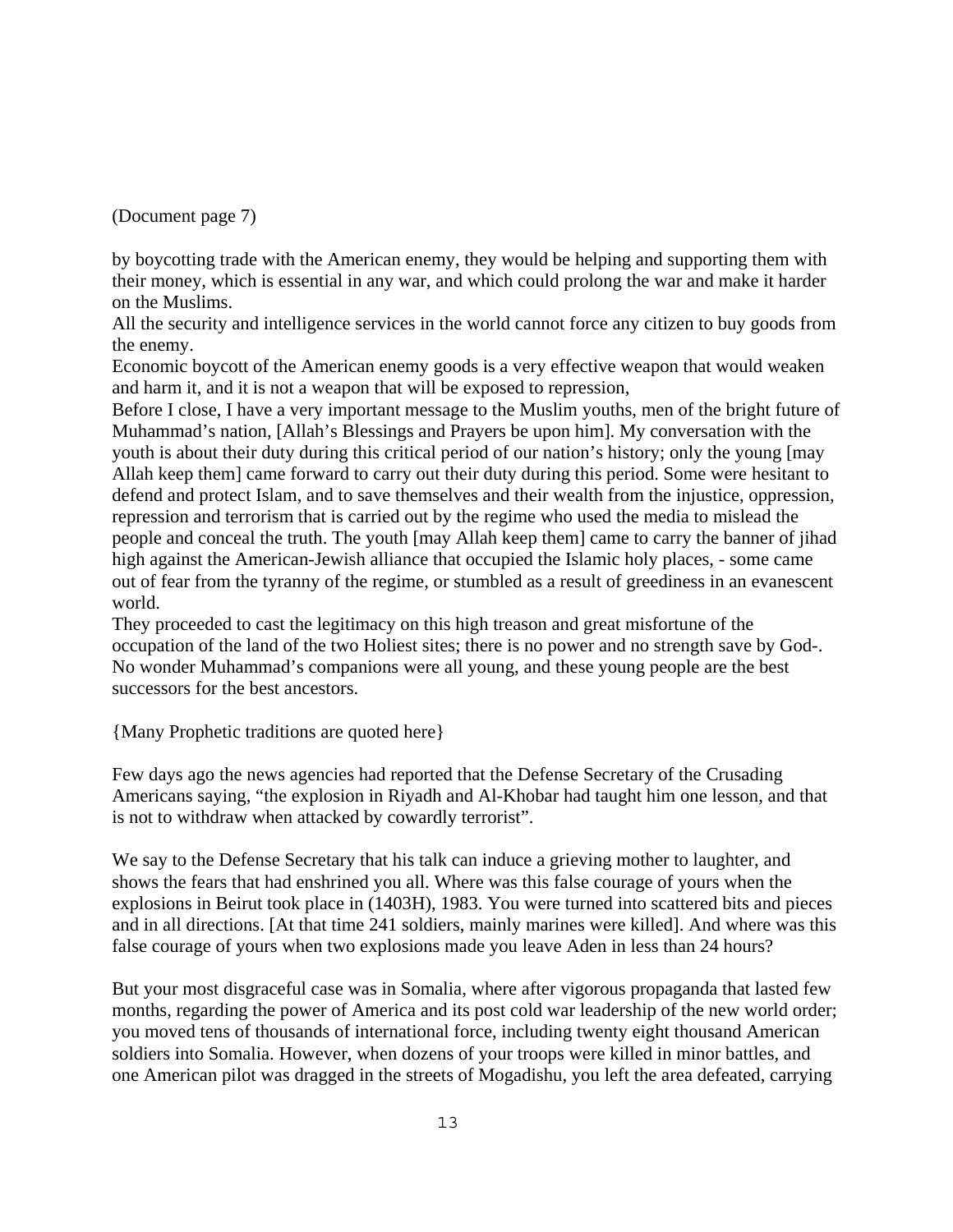your dead in disappointment and humiliation.

Clinton appeared in front of the whole world threatening and promising revenge. But these threats were merely a preparation for withdrawal. God has dishonored you when you withdrew, and it clearly showed your weaknesses and powerlessness. It was a pleasure for the heart of every Muslim and a remedy to the chests of faithful nations to see your defeat in these three Islamic cities of [Beirut, Aden and Mogadishu].

I say: the sons of the land of the two holiest sites had come out to fight against the Russians in Afghanistan, the Serbs in Bosnia-Herzegovina, and today they are fighting in Chechnya. Allah granted them victory and He came to their aid. They have been made victorious over your allies, the Russians. By the Grace of God they are also fighting in Tajikistan... I say, " If sons of the two holiest sites are aware of and have faith in the necessity of jihad against the infidels every where, then they are stronger, more zealous and more enthusiastic to defend their country where they were born, and defend its greatest shrine, the Ka'bah. They also know that Muslims around the world will come to their aid and help them in their cause. The duty and cause of all Muslims is liberating their sacred places".

## [Addressing Defense Secretary William]

"The youths you called cowards are competing among themselves for fighting and killing you. They love death as much as you like life; they inherited honor, generosity, truthfulness, courage, and sacrifice from generation to generation.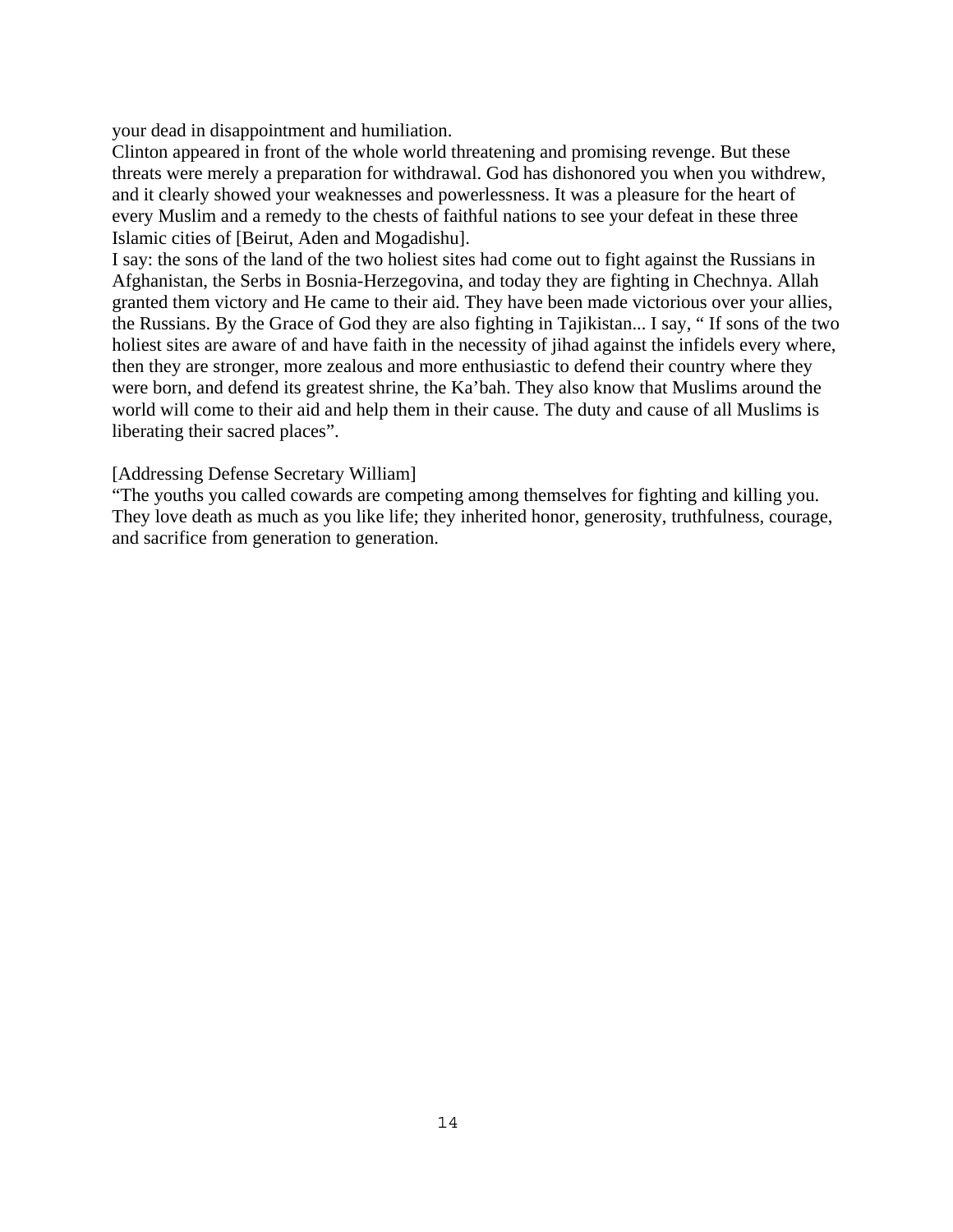(Document page 8)

They inherited these characteristics from their ancestors in the pre-Islamic times and were acknowledged and confirmed in Islam. The Prophet said: " I was sent to complete and carry out these righteous morals."

{Prophetic traditions, Koranic verses and poems are quoted}

These youths strongly believe in paradise after death.

Almighty Allah said: {Nor can a soul die except by Allah's leave, the term being fixed as by writing} [Al'Imran: 145].

{But those who are slain in the way of Allah – He will never let their deeds be lost. Soon will He guide them and improve their condition, and admit them to the Garden which He has promissed for them} [Muhammad: 4-6].

{And say not of those who are slain in the way of Allah:" They are dead." Nay, they are living, though ye perceive (it) not} [Al Baqarah: 154].

{Fight them, and Allah will punish them by your hands, cover them with shame, help you (to victory) over them, heal the breasts of Believers} [Al Tawbah: 14].

{Therefore when ye meet the Unbelievers (in fight) smite at their necks} Muhammad: 4]

{More Prophetic traditions and poems}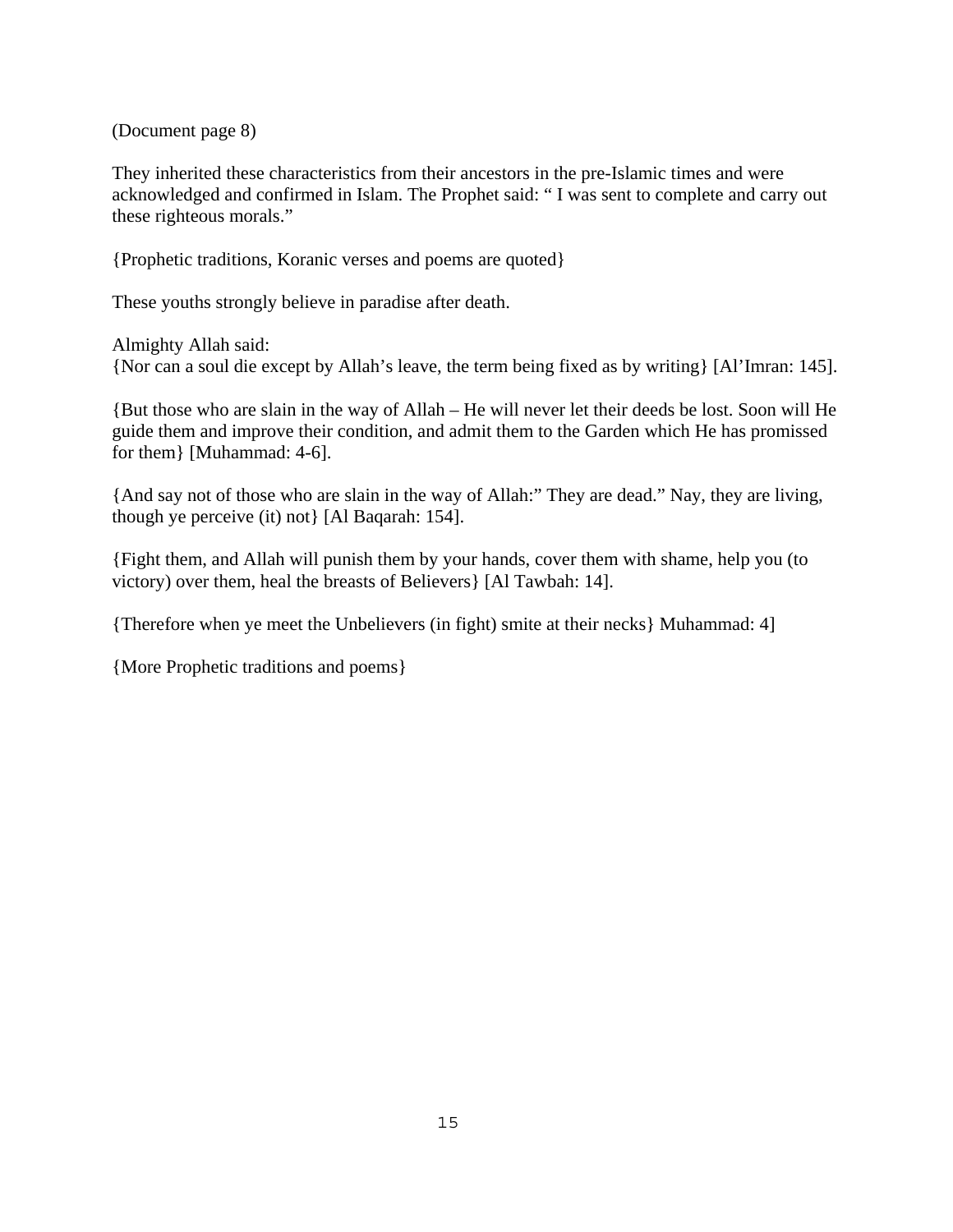(Document page 9)

For more than a decade, they carried arms on their shoulders in Afghanistan and made vows to Allah; that as long as they are alive, they will continue to carry arms against you, until you are expelled, defeated and humiliated –Allah willing-. They will carry on as long as they live. So to abuse the grandsons of the Companions of the Prophet, by calling them cowards and challenging them by refusing to leave the land of the two Holiest site shows the imbalance and insanity you are suffering from.

"I am willing to sacrifice self and wealth for knights who never disappointed me. Knights who are never fed up or deterred by death, even if the mill of war turns."

"In the heat of battle they do not care, and cure the insanity of the enemy by their insane courage."

Terrorizing you, while you are carrying arms on our land, is legitimate, reasonable and morally demanded duty. It is also a rightful act well known to all humans and all creatures. Your example and our example are like a snake that entered into a house of a man and got killed by him. The coward is the one who lets you roam freely and safely while carrying arms in his country.

Those youths are different from your soldiers; your problem is how to convince your soldiers to be daring and fight. While our problem will be how to restrain our youths from waiting for their turn to fight.

These young men deserve all the praise and commendation. Wherein they have stood to aid the faith, at a time when the regime misled the prominent people, and issued religiously baseless Fatwas and turned over Al-Aqsa Mosque to the Jews and allowed the Christian army to enter the land of the two Holiest sits.

{More poems and Prophetic traditions}

The youth hold you responsible for all the killings, evictions, and displacements of the Muslims and the violation of their sacred places which were carried out by your Jewish brothers in Palestine using moneys and arms you supplied them with. More than six thousand Iraqi children have died due to lack of food and medicine as a result of your unjustifiable and aggressive sanctions imposed on Iraq. and its nation.

Iraqi children are our children. You (America), together with the Saudi regime are responsible for the shedding of the blood of these innocent children. All of that makes every treaty we have with you null and void.

The Prophet, Peace and Prayers be upon him, considered [al-Hudaybah] treaty null and void, when Quraysh aided Bani Bakr against the prophet's allies. He fought Quraysh and conquered Makkah. He also considered the treaty with Bani Quinqa' null and void, when a Jewish man harmed a Muslim woman. Let alone killing hundreds of thousands of Muslims, and desecrating their sacred sites. Therefore blood of the American enemy troops occupying the Muslim lands is lawful. It's the duty of every tribe in the Arabian Peninsula to fight for the sake of Allah, and purge its land from those occupiers.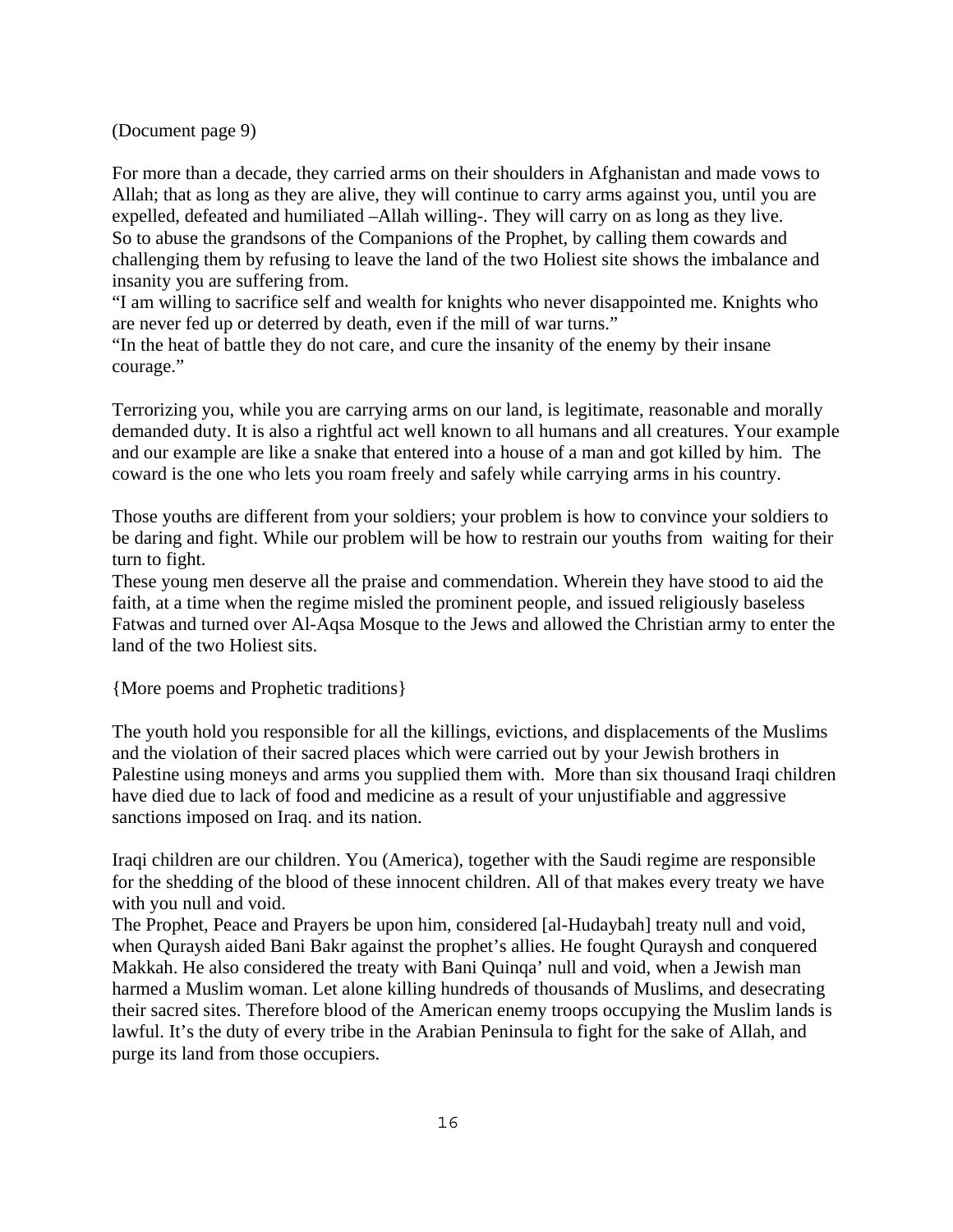Almighty Allah said:

{But when the forbidden months are past, then fight and slay the Pagans wherever ye find them, and seize them, beleaguer them, and lie in wait for them in every stratagem (of war)} [Al Tawbah: 5].

The youth know that the disgrace and shame that afflicted the Muslims, by occupying their sacred places, would not be removed except by Jihad and explosives.

{More poems regarding Jihad and infidels}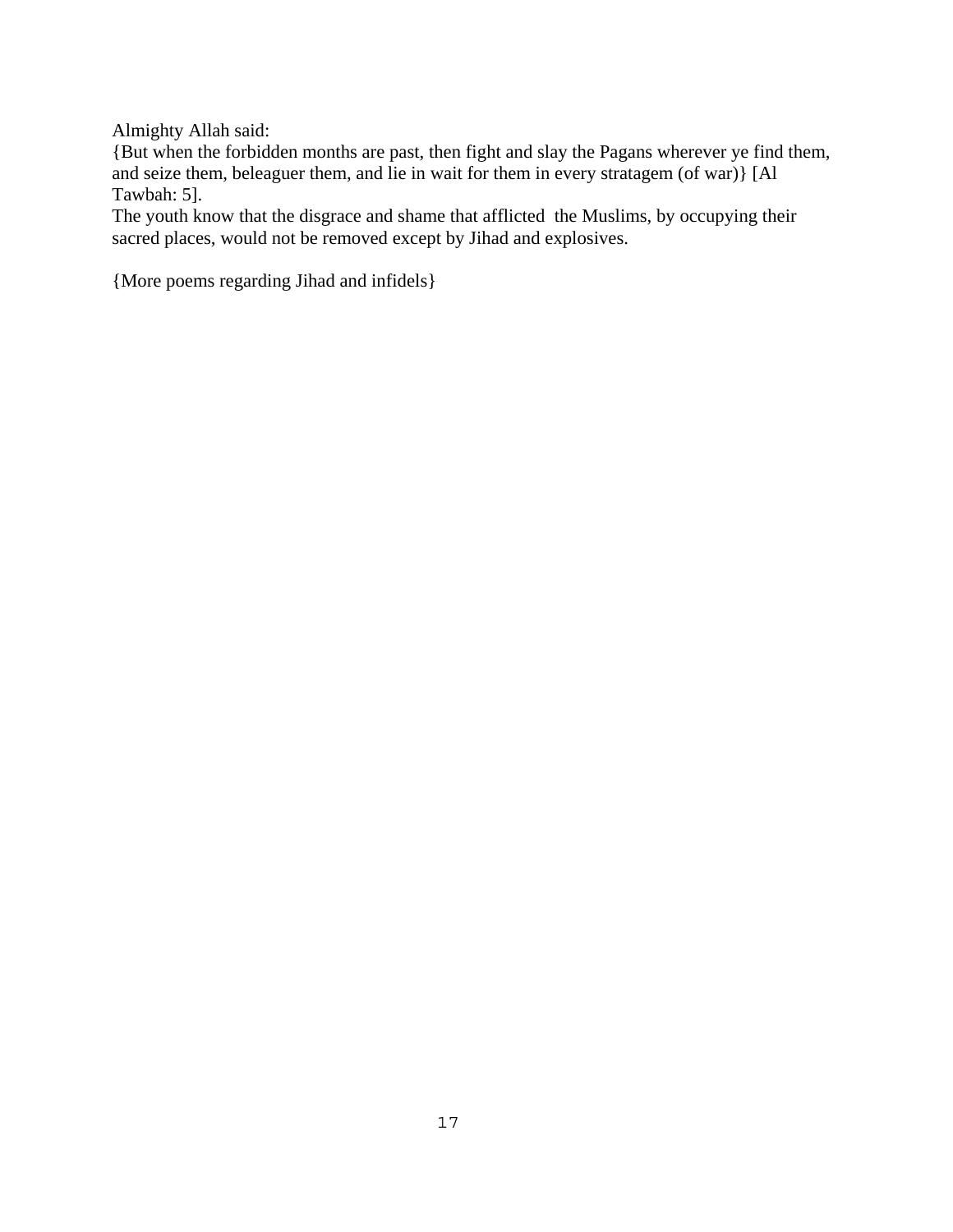(Document page 10)

I tell the Islamic youth of the world who fought in Afghanistan, Bosnia-Herzegovina with their money, lives, tongues and pens that the battle has not yet ended.

Remind them of the conversation between Gabriel and the prophet, after al-Ahzab campaign. (When the Messenger of Allah has left for Madinah, he put down his weapon, Gabriel then said: Did you put down the weapon? The angels have not put theirs down yet; get up with your people to Bani Quraythah, I will walk in front of you to shake down their stronghold, and spread fear in their hearts.

These young people know, that he who is not killed for the cause of God will be considered as dead.

The most honorable death is to die for the sake of God;

like those four heroes who set off the explosives that killed the Americans in Riyadh. Those men disgraced the American occupiers by their courageous acts.

[More hearty poems and Prophetic traditions]

As for our mothers, sisters, women and daughters, they follow in the steps of their ancestors' - Companions of the Prophet-. They adopted their courage and self-sacrifice, encouraged their sons, brothers and husbands to fight for God and go for jihad in such places like Afghanistan, Bosnia-Herzegovina, Chechnya and others...

We ask God to grant them their wishes and dispel their worries, comfort their sons, fathers, husbands and brothers, increase their faith, strengthen and secure their path, the path of sacrifice, so the word of God would be exalted.

Our women only eulegize men who fight for the sake of God.

[More poetry]

My Muslim Brothers of the world:

Your brothers in land of the two holiest sites and Palestine are calling upon you for help and asking you to take part in fighting against the enemy, your enemy; the Israelis and Americans. They are asking you to do whatever you can within one's own means and ability, to expel the humiliate and defeat the enemy out of the sanctities of Islam. Almighty Allah said:

{But if they seek your aid in religion, it is your duty to help them} [Al Anfal: 72].

You should know that your gathering and cooperation to liberate the sanctities of Islam is the right step to join forces under the banner of unity.

We cannot but raise our hands in prayers, asking God to grant us wisdom and success in this matter.

O God, the faithful Islamic scholars, and the nation's righteous youths have been taken in captivity. O God, dispel their worries, give them comfort and strength.

O God, people of the cross [Christians] came with their men and arms and desecrated the land of the two holiest sites. The Jews are spreading and causing havoc in AlAqsa Mosque, [route of the Prophet]. O God, dispel them, divide them, shake the ground under their feet. O God, place them under your immolation, and protect and deliver us from their evil.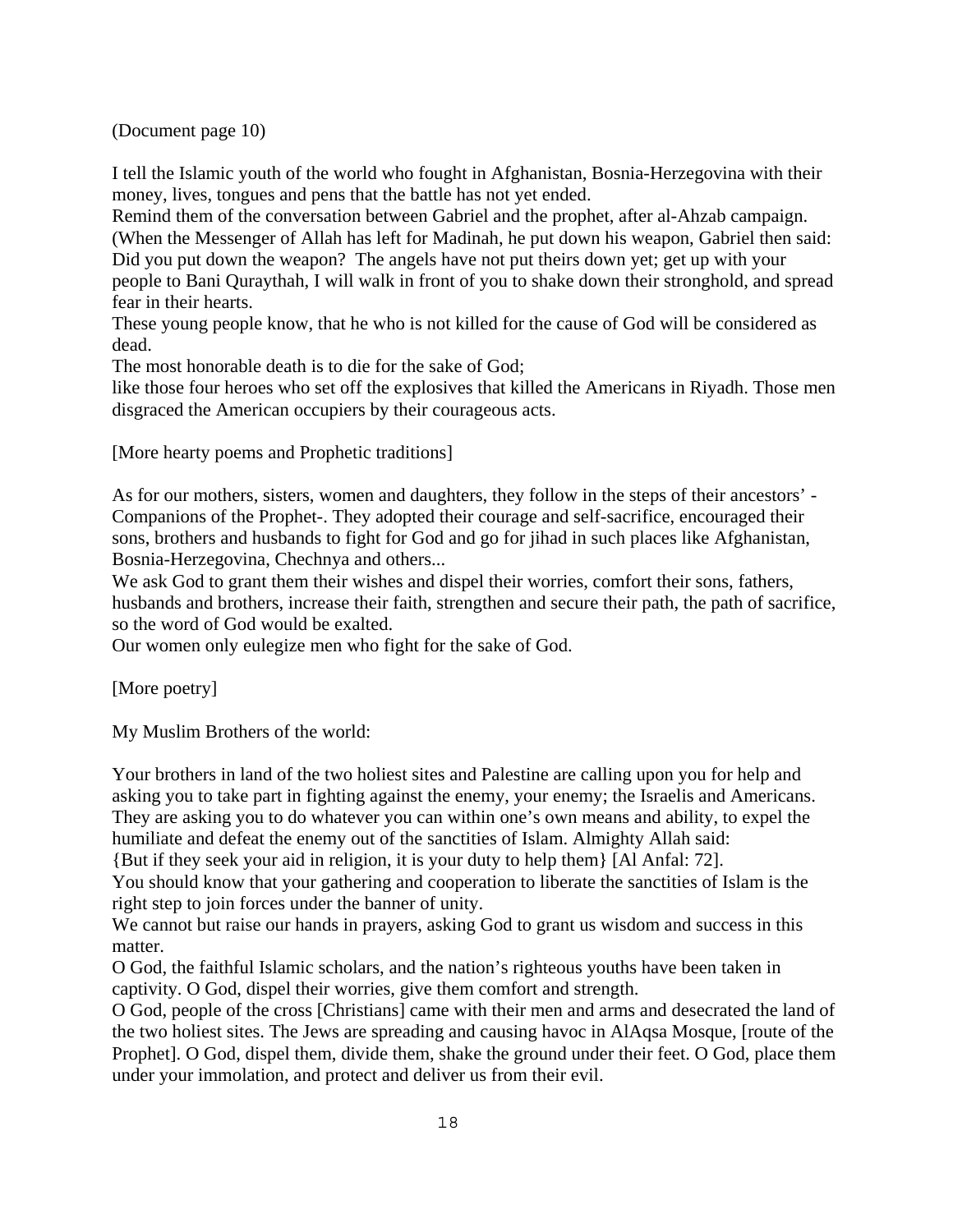O God, punish them and show them your great power.

O God, defeat them and grant us victory.

O God, you are our refuge and strength, you are our helper, and with you we fight. Sufficient unto us is God, how good a trustee.

O God, those young men came to defend your faith and raise your banner high, O God, help and support them.